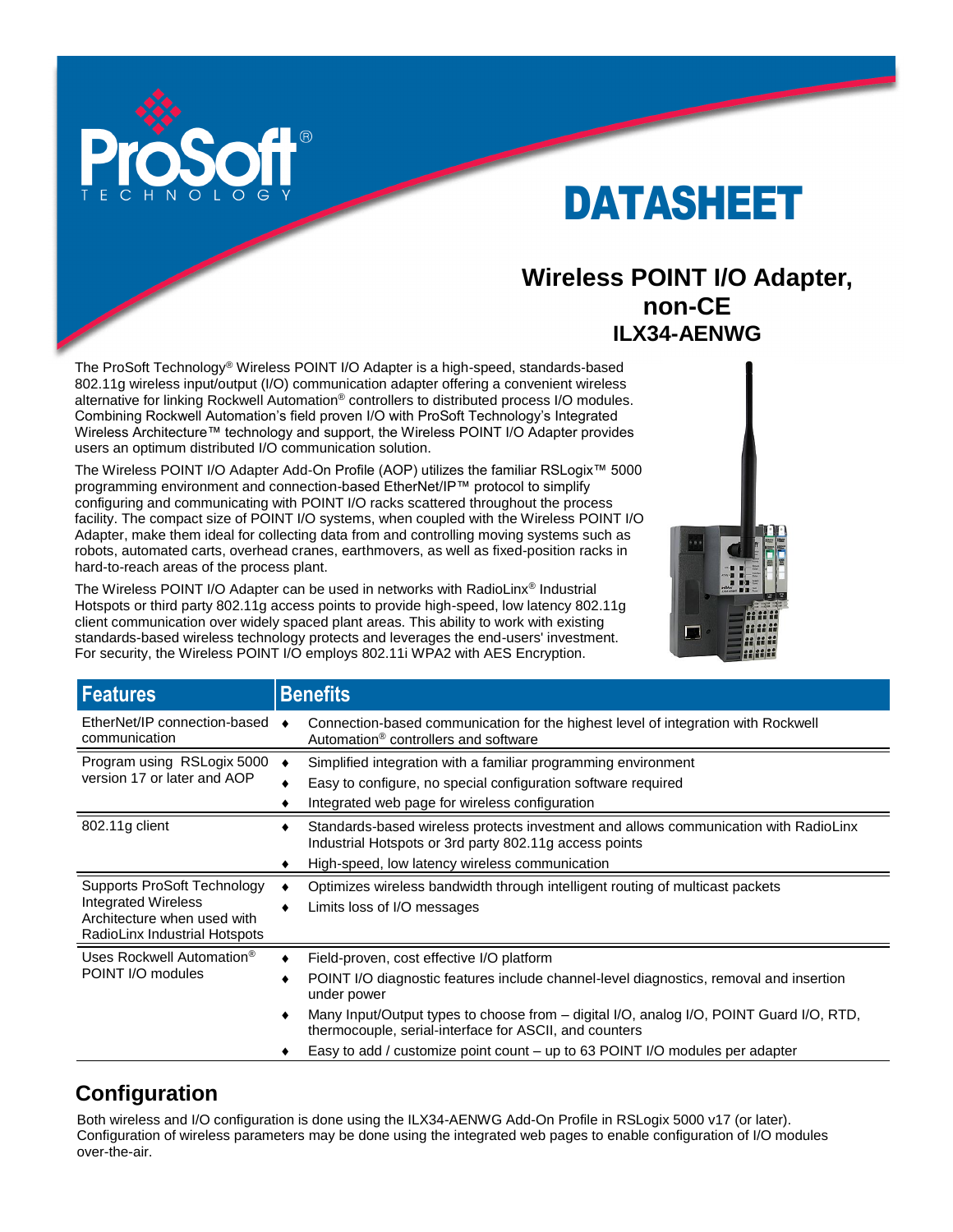# **General Specifications**

- ◆ Data communication interface via IEEE 802.11g 54Mb Wireless standard
- Configuration interface via 10/100 full/half duplex Cat5 cable
- EtherNet/IP messages encapsulated within standard TCP/UDP/IP protocol
- Half/full duplex 54 Mbps wireless operation
- Communication to and from other POINT I/O modules on the same DIN-rail
- Communication supported by RSLinx software
- I/O configuration via RSLogix™ 5000 software
- No network scheduling required
- No routing tables required
- Support of connections from multiple controllers simultaneously

# **Functional Specifications**

## **Expansion I/O Capacity**

| <b>POINTBus Current Output</b>         | ILX34-AENWG uses 1.0A, 300 mA available for I/O<br>modules.<br>Use 1734-EP24DC backplane extension power<br>supplies to extend beyond 300 mA |
|----------------------------------------|----------------------------------------------------------------------------------------------------------------------------------------------|
| Maximum # of Modules                   | 63 modules                                                                                                                                   |
|                                        |                                                                                                                                              |
| Max # of Rack Optimized<br>Connections | 5 for digital I/O modules only                                                                                                               |
| Max # of direct connections            | 20                                                                                                                                           |

### **Hardware Specifications Power Supply**

| <b>POWER SUPPIY</b>      |                                |
|--------------------------|--------------------------------|
| Input Voltage            | 24V DC nominal 10-28.8 V range |
| <b>Power Consumption</b> | 10.0 W max @ 28.8 VDC          |
| Input Protection         | Reverse Polarity, Transients   |
| <b>Isolation Voltage</b> | 1800 VDC for 60 sec            |
|                          |                                |

## **General** Indicators (RF status) Link, Activity POINTBus Output Current 300 mA maximum Thermal Dissipation 9.5 BTU / hr maximum Dimensions inches (mm) 3.0H x 2.16W x 5.25L (76.2H x 54.9W x 133.4L) Mass 12 oz / 340 grams EtherNet Connector RJ-45, Category 5

#### **Environmental**

| <b>Operating Temperature</b> | $-20^{\circ}$ to 55 $^{\circ}$ C. IEC 60068-2 -1 cold, -2 dry heat, -14<br>thermal shock |
|------------------------------|------------------------------------------------------------------------------------------|
| Storage Temp                 | -40 $^{\circ}$ to 85 $^{\circ}$ C                                                        |
| Relative Humidity            | 5 to 95% noncondensing. IEC 60068-2-30                                                   |
| Shock                        | IEC 60068-2-27 30g operating 50g nonoperating                                            |
| Vibration                    | IEC 60068-2-6 5g 10-500Hz                                                                |
| <b>ESD Immunity</b>          | IEC 60068-4-2 6kV contact discharge 8kV<br>air discharge                                 |
| Radiated RF Immunity         | IEC 60068-4-3 10V/m 1kHz sine AM Modulation<br>30MHz to 2GHz                             |
|                              | 10V/m 200 Hz AM Pulse 50% to 100 % frequencies                                           |
| EFT/B Immunity               | IEC 61000-4-5 4kV at 5kHz power ports, 2kV 5.0kHz<br>communication ports                 |



## **Example Application**

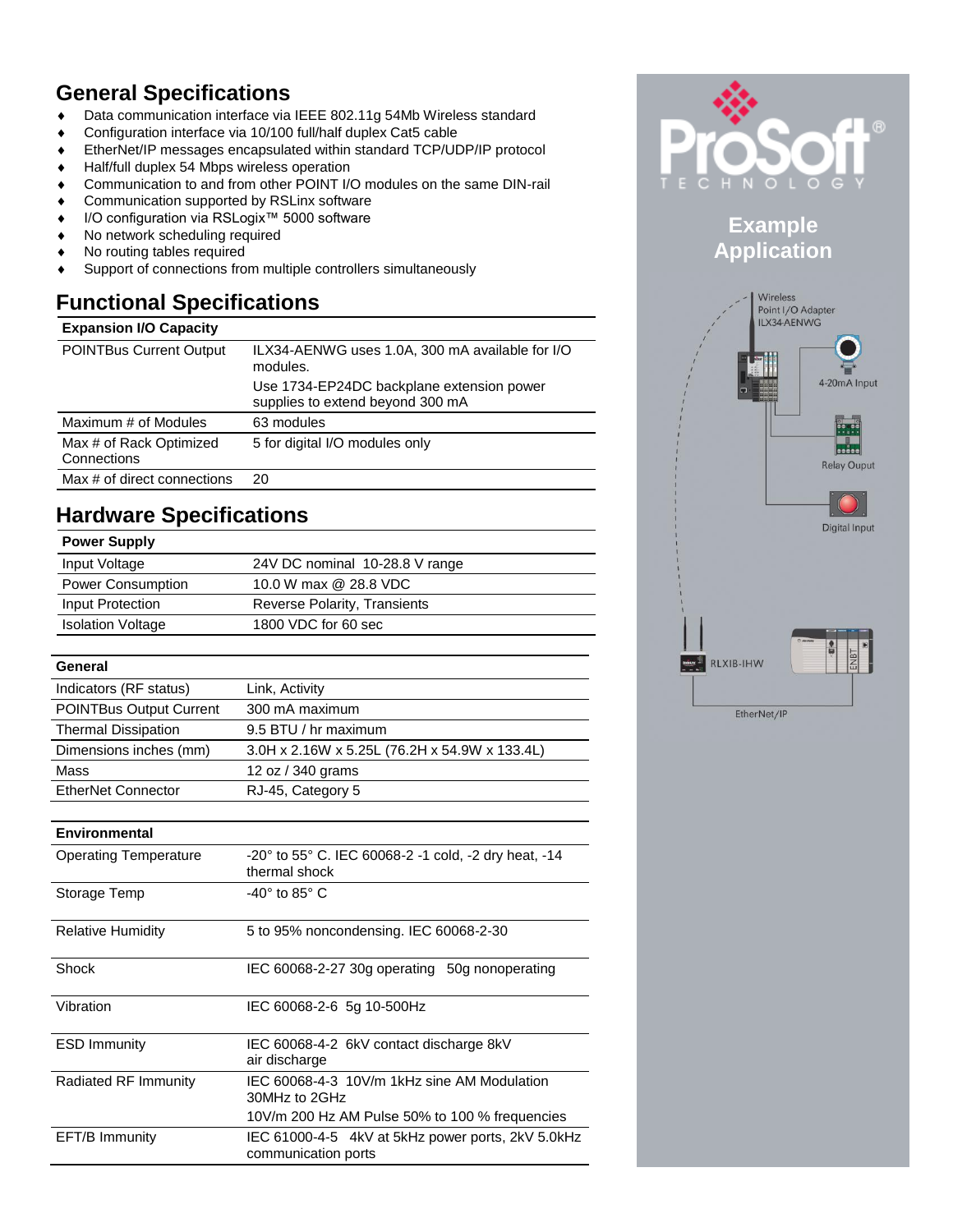| Surge Transient Immunity | IEC 61000-4-5<br>1kV line-line (DM) and 2kV line-earth (CM) on<br>comm. Ports |
|--------------------------|-------------------------------------------------------------------------------|
|                          | 1kV line-line (DM) and 2kV line-earth (CM) on<br>power ports                  |
| Conducted RF Immunity    | IEC 61000-4-6 10Vrms 1kHz sine 80% modulation<br>AM 150kHz to 80MHz           |
| Emissions                | CISPR 11 Group 1 Class A                                                      |
| Enclosure rating         | None (open style)                                                             |

## **Radio / RF**

| Communication standard | 802.11g                                                                                                        |
|------------------------|----------------------------------------------------------------------------------------------------------------|
| Security               | 802.11i (WPA2)                                                                                                 |
| Encryption             | None, WEP, AES                                                                                                 |
| <b>RF Power</b>        | 12 dBm (16 mW) without antenna gain – allows up to<br>6 dBi antenna for ETSI, 100 mW EIRP<br>limited countries |
| Antenna connection     | One RP-SMA connector                                                                                           |
| IGMP querying support  | Use of WDS to support IGMP querying and multicast                                                              |
| Indoor distance        | 100 meters at 54 Mbps (use RadioLinx® Industrial<br>Hotspots radios to extend range)                           |
| Outdoor distance       | Up to 3 km with high gain, directional antennas and<br>RF line-of-sight                                        |

| <b>Enclosure</b>      |                                                                           |
|-----------------------|---------------------------------------------------------------------------|
| Cover                 | Molded plastic, integrated DIN rail clip                                  |
| All other components  | Supplied by Rockwell Automation <sup>®</sup> standard<br>1734-AENTR parts |
| Enclosure rating      | None (open style)                                                         |
|                       |                                                                           |
| <b>LED Indicators</b> | Link                                                                      |
|                       | Activity<br>٠                                                             |
|                       | <b>System Power</b>                                                       |
|                       | <b>Field Power</b>                                                        |

- Module Status
- Network Status
- Network Activity
- ◆ POINTBus Status

#### **Performance**

| Wireless packets per second Up to 1000 |                                                    |
|----------------------------------------|----------------------------------------------------|
| RSLogix I/O Configuraton               | Allow 20 ms per I/O connection                     |
| Requested Packet Interval,             | Example: Set RPI = $100ms$ for 5 I/O connections   |
| Typical for one adapter per            | (For recommended RPI using multiple adapters per   |
| single 802.11 network                  | single network, contact ProSoft Technical Support) |



## **Where Automation Connects™**

# **Global Distribution**

## **We think like you do**

**ProSoft Technology® products are distributed and supported worldwide through a network of over 500 distributors in over 50 countries. Our knowledgeable distributors are familiar with your application needs. For a complete list of distributors, go to our website at:**

**www.prosoft-technology.com**

# **Global Support**

#### **We are there for you**

**All ProSoft Technology products are backed with free, unlimited technical support. Contact our worldwide Technical Support team directly by phone or email.**

# **Global Offices**

#### **We are where you are**

**ProSoft Technology has regional offices worldwide available to help you with all your industrial application needs. If you need help choosing a ProSoft Technology solution for your particular application check out our contact information under distributor sales on the website at:**

**www.prosoft-technology.com**

**Whether your application is large or small, our technical professionals are there to help you choose the right communication solution.**